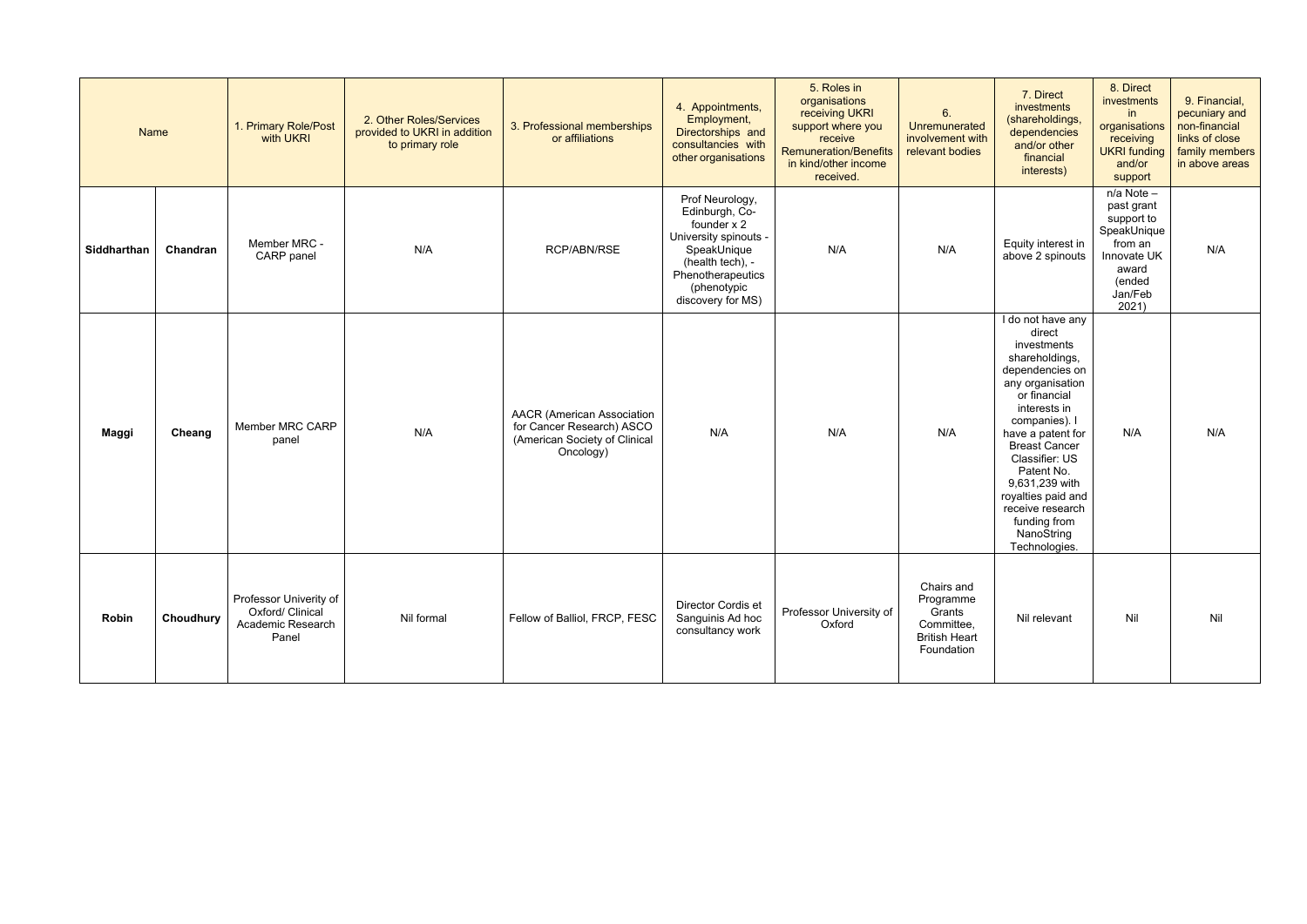| <b>Alison</b>  | <b>Condliffe</b> | Member of the MRC<br>Infections and<br><b>Immunity Board</b><br>(starting 2021) | Membership of:<br>1. MRC Clinical Research<br><b>Training Fellowships panel</b><br>(demit March 2021)<br>2. MRC Clinical Academic<br>Research Panel<br>3. MRC Transition Support<br>Panel<br>4. UKRI Future Leaders<br><b>Fellowship Panel</b> | Employed by University of<br>Sheffield and Sheffield<br><b>Teaching Hospitals NHS</b><br>Foundation Trust. GMC,<br>MDU, RCP, BMA, BTS<br>(British Thoracic Society) and<br>ATS (American Thoracic<br>Society)                                                                                                                                                           | <b>APDS</b> (Activated<br>PI3 Kinase Delta<br>Syndrome) Advisory<br>Board for Pharming<br>group (paid<br>consultancy) Co-<br>lead, European<br>APDS registry<br>Member of the<br>Scientific Advisory<br>Board, Institute for<br>Inflammation and<br>Ageing, University of<br>Birmingham | None                                                                                                                                       | None                                      | None | None | None |
|----------------|------------------|---------------------------------------------------------------------------------|------------------------------------------------------------------------------------------------------------------------------------------------------------------------------------------------------------------------------------------------|-------------------------------------------------------------------------------------------------------------------------------------------------------------------------------------------------------------------------------------------------------------------------------------------------------------------------------------------------------------------------|-----------------------------------------------------------------------------------------------------------------------------------------------------------------------------------------------------------------------------------------------------------------------------------------|--------------------------------------------------------------------------------------------------------------------------------------------|-------------------------------------------|------|------|------|
| Louise         | <b>Connell</b>   | <b>MRC's Clinical</b><br>Academic Research<br>Panel                             | None                                                                                                                                                                                                                                           | CHARTERED SOCIETY OF<br>PHYSIOTHERAPY, HCPC                                                                                                                                                                                                                                                                                                                             | Clinical academic<br>position with ELHT                                                                                                                                                                                                                                                 | Co-opted committee<br>member of the<br><b>Wellcome Trust</b><br><b>Clinical Research</b><br><b>Career Development</b><br>Fellowship scheme | NIHR research<br>panels (RfPB<br>and DRF) | None | None | None |
| <b>Richard</b> | Coward           | MRC CARP panel<br>member                                                        | Nil others at present. In the<br>past have been member of<br>PSMB and on the Training<br>and careers board.                                                                                                                                    | Fellow of the Royal Society of<br>Paediatrics and Child Health<br>(FRCPCH)                                                                                                                                                                                                                                                                                              | Nil                                                                                                                                                                                                                                                                                     | Nil                                                                                                                                        | Nil                                       | Nil  | Nil  | Nil  |
| Waljit         | <b>Dhillo</b>    | <b>MRC CARP Panel</b><br>member                                                 | Nil                                                                                                                                                                                                                                            | Professor in Endocrinology<br>and Metabolism /Consultant<br>Endocrinologist /NIHR<br>Research Professor, Head of<br>Section Endocrinology and<br>Investigative Medicine, Head<br>of Division of Diabetes,<br>Endocrinology and<br>Metabolism, ICHT, Divisional<br>Director of Research for the<br>Division of Medicine &<br>Integrated Care, Imperial<br>College London | I do Consultancy<br>work on an ad hoc<br>basis with Bayer,<br>Myovant Sciences &<br>Millendo<br>Therapeutics                                                                                                                                                                            | Nil                                                                                                                                        | Nil                                       | Nil  | Nil  | Nil  |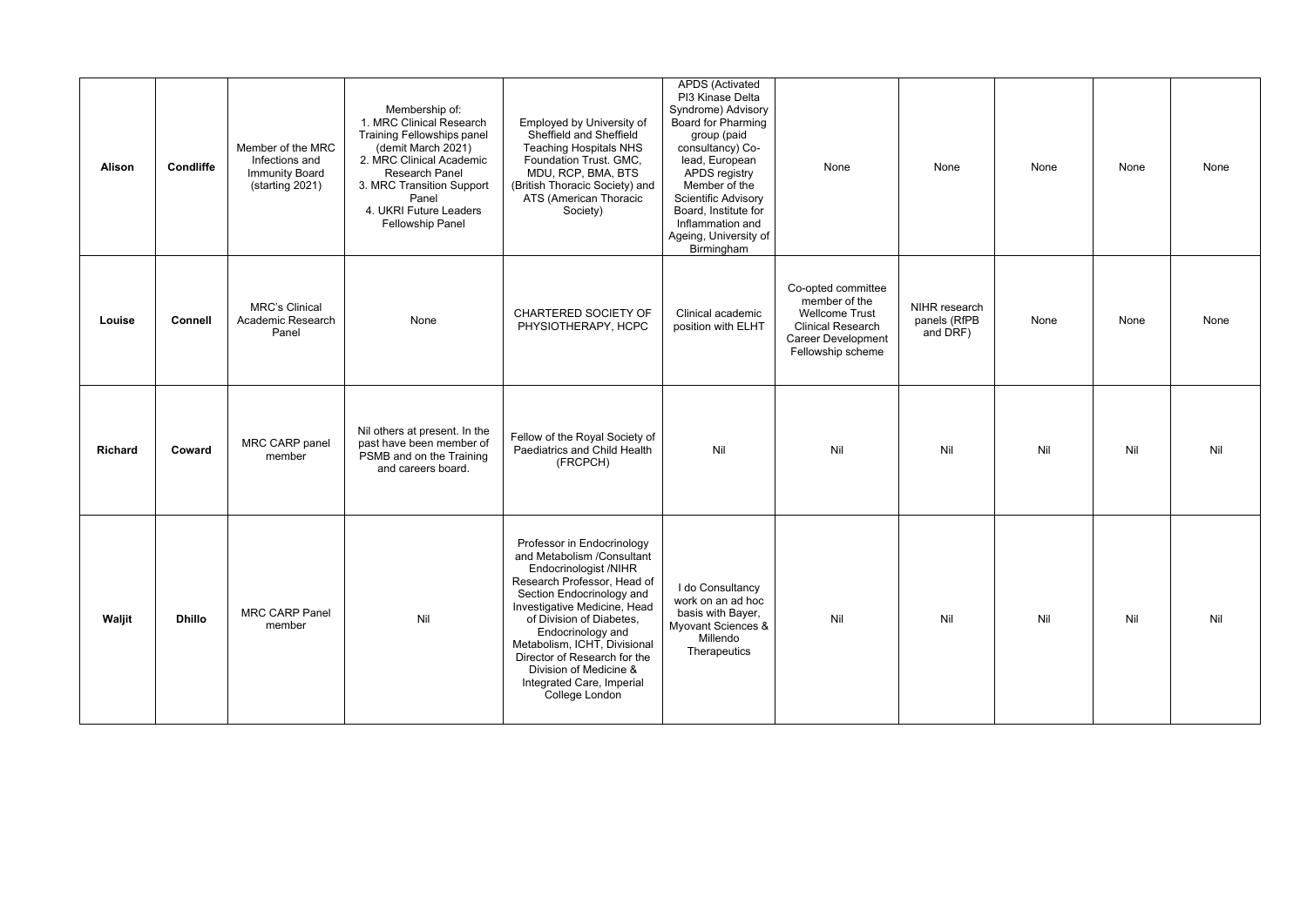| <b>Malcolm</b> | <b>Dunlop</b>     | <b>Member of Medical</b><br>Research Council's<br><b>Clinical Academic</b><br>Research<br>Partnerships (CARP)<br>Panel | None Currently                          | Fellow of the Royal Society of<br>Edinburgh. Fellow of the<br>Royal College of Surgeons of<br>Edinburgh. Fellow of the<br>Academy of Medical<br>Sciences. | Professor,<br>University of<br>Edinburgh Honorary<br>Consultant<br>Colorectal Surgeon,<br><b>NHS Lothian</b>                                                                                                                        | None                                                                                                           | None                                                                                                                   | None                                                                                       | None | None |
|----------------|-------------------|------------------------------------------------------------------------------------------------------------------------|-----------------------------------------|-----------------------------------------------------------------------------------------------------------------------------------------------------------|-------------------------------------------------------------------------------------------------------------------------------------------------------------------------------------------------------------------------------------|----------------------------------------------------------------------------------------------------------------|------------------------------------------------------------------------------------------------------------------------|--------------------------------------------------------------------------------------------|------|------|
| <b>Diana</b>   | <b>Eccles</b>     | Chair of the MRC<br><b>Clinical Academic</b><br>Research<br>Partnership Panel                                          | Member of Training and<br>Careers Group | <b>British Society if Human</b><br>Genetics, British Breast<br>Group, European Society of<br><b>Medical Oncology</b>                                      | N/A                                                                                                                                                                                                                                 | Dean of Faculty of<br>Medicine, University of<br>Southampton                                                   | Member<br><b>REF2021</b><br>assessment<br>panelA (sub-<br>panel1), UK Joint<br>Committee on<br><b>Medical Genetics</b> | N/A                                                                                        | N/A  | N/A  |
| <b>Adele</b>   | <b>Fielding</b>   | <b>Clinical Academic</b><br>Research Panel<br>Member                                                                   | <b>Grant Reviews</b>                    | FRCP/FRCPath                                                                                                                                              | <b>Elected President of</b><br>the British Society of<br>Haematology (April<br>2002-22) and in this<br>role Chair of the<br><b>BSH Board of</b><br><b>Trustees</b>                                                                  | Professor at a<br>university which<br>receives UKRI support                                                    | As above re BSH                                                                                                        | None                                                                                       | None | None |
| Cedric         | Ghevaert          | <b>MRC Clinical</b><br>Academic Research<br>Panel member                                                               | None                                    | FRCP, FRCPath, BSH, BMA,<br><b>MDU</b>                                                                                                                    | Reader in<br>Transfusion<br>Medicine, University<br>of Cambridge,<br><b>UKConsultant</b><br>Haematologist, NHS<br>Blood and<br>TransplantDirector<br>for CellAdvice<br>LtdConsultant for<br>BitBio Ltd (UK) and<br>Rockend Ltd (UK) | I have lab space in the<br>Cambridge Stem Cell<br>Institute (Jeffrey<br>Cheah Biomedical<br>Centre, Cambridge) | Panel member<br>for the Dutch<br><b>LSBR</b><br>(Landsteiner for<br><b>Blood</b><br>Transfusion<br>Research)           | Shares in BitBio<br>Ltd (UK),<br>Rockend Ltd<br>$(UK)$ and<br>PlateletBio<br>(Boston, USA) | None | None |
| Peter          | <b>Hutchinson</b> | Member of CARP<br>committee                                                                                            | MRC research into living brain          | GMS, EANS, RCs, SBNS                                                                                                                                      | None                                                                                                                                                                                                                                | None                                                                                                           | None                                                                                                                   | None                                                                                       | None | None |
| Ann            | John              | <b>CARP Panel</b><br>member,<br>Neurosciences and<br><b>Mental Health Board</b><br>member                              | None                                    | MRCGP, FFPH, FHEA                                                                                                                                         | Trustee of the<br><b>Mental Health</b><br>Foundation                                                                                                                                                                                | None                                                                                                           | None                                                                                                                   | None                                                                                       | None | None |